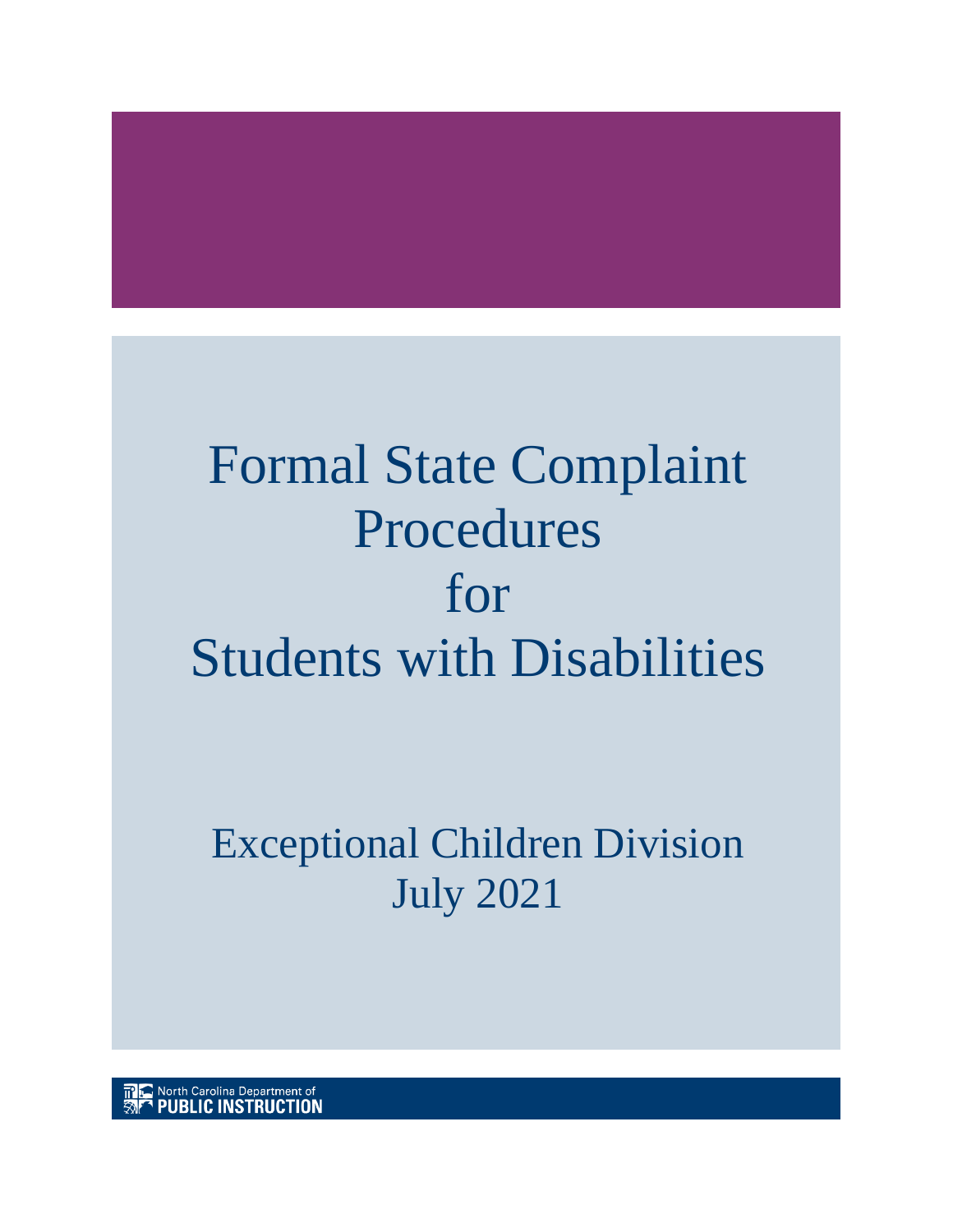# **Table of Contents**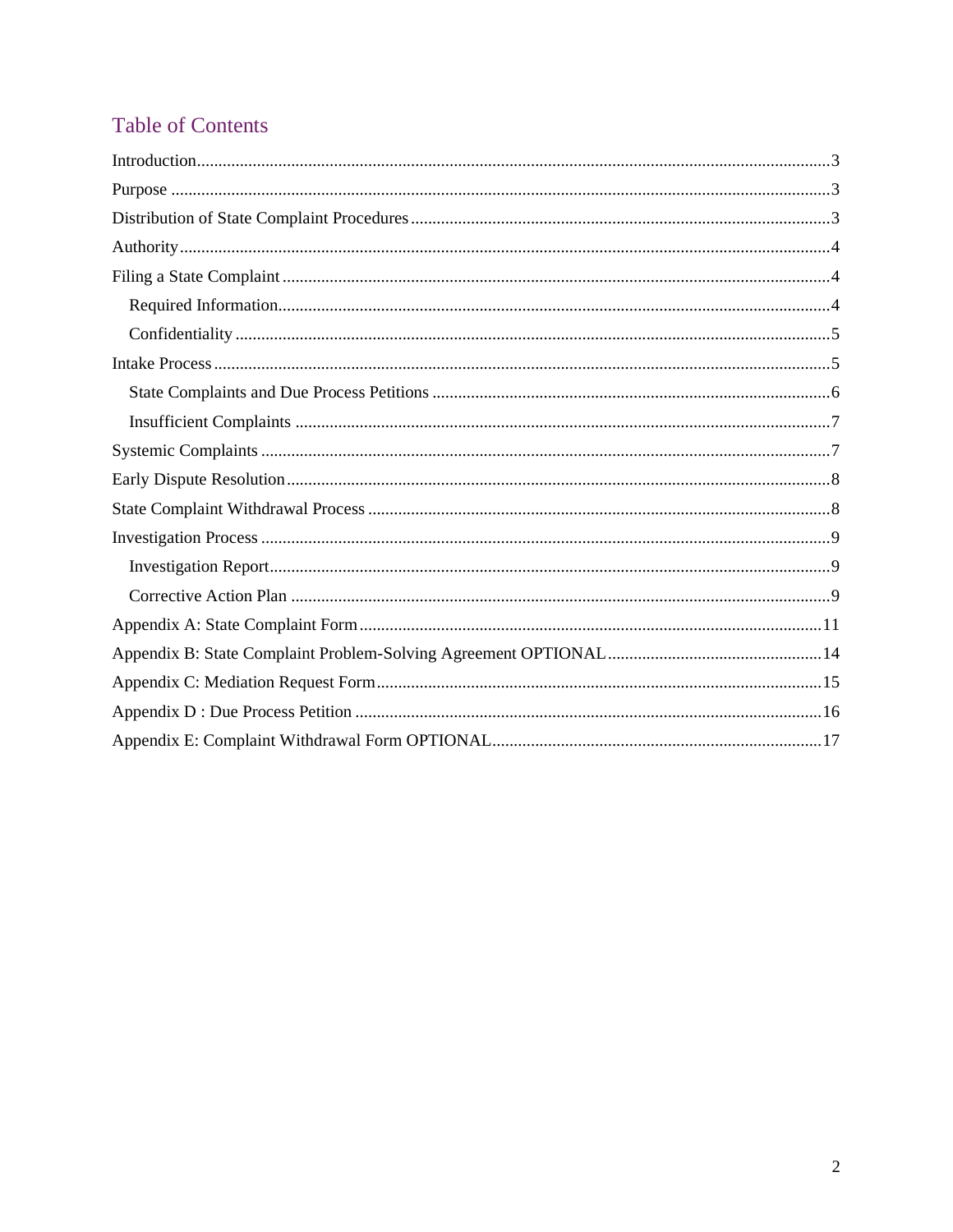# <span id="page-2-0"></span>**Introduction**

The Individuals with Disabilities Education Improvement Act (IDEA 2004) requires the State Educational Agency (SEA) to adopt written procedures for the investigation and resolution of any formal written complaint alleging that a public agency has violated a requirement of the IDEA.

This document specifies the procedures used by the North Carolina Department of Public Instruction, Exceptional Children Division in the investigation and resolution of formal written complaints under the IDEA, the IDEA federal regulations, North Carolina General Statutes (GS) Article 9, Part 1A-1E, of Chapter 115C, and/or North Carolina Policies Governing Services for Children with Disabilities.

# <span id="page-2-1"></span>**Purpose**

The North Carolina Department of Public Instruction (NCDPI), Exceptional Children (EC) Division adopts the following complaint investigation procedures for the purpose of resolving complaints filed under the Individuals with Disabilities Education Improvement Act (IDEA), its corresponding federal regulations, Chapter 115-C, Article 9 of the NC General Statutes (GS), and North Carolina Policies Governing Services for Children with Disabilities (Policies). It is the responsibility of the NCDPI to resolve all complaints that meet the requirements of 34 CFR §300.153 and are filed with the EC Division in accordance with these procedures.

It is the responsibility of the EC Division to monitor the completion of corrective actions issued because of a complaint investigation, as well as to take steps necessary to ensure compliance with corrective actions, including technical assistance and taking additional enforcement actions, as appropriate.

# <span id="page-2-2"></span>**Distribution of State Complaint Procedures**

The EC Division will ensure the State Complaint Procedures are available to parents, organizations, public agencies, and general public by posting them on the EC Division's website at <http://ec.ncpublicschools.gov/parent-resources/dispute-resolution/formal-written-complaints;> providing a copy to each of the following organizations: Exceptional Children's Assistance Center**,** Family Support Network of North Carolina**,** Legal Aid of North Carolina, Disability Rights North Carolina, North Carolina Families United (Statewide Family Network and the State Chapter of the National Federation of Families); Children's Law Clinic at Duke Law School; and two non-profit Centers for Independent Living in NC: Alliance of Disability Advocates (ADANC); and Disability Rights and Resources (DRR) and mailing or emailing a copy to individuals and organizations upon request.

In compliance with federal law, the NC Department of Public Instruction administers all state-operated programs, employment activities and admissions without discrimination because of race, religion, national or ethnic origin, color, age, military service, disability, or gender, except where exemption is appropriate and allowed by law.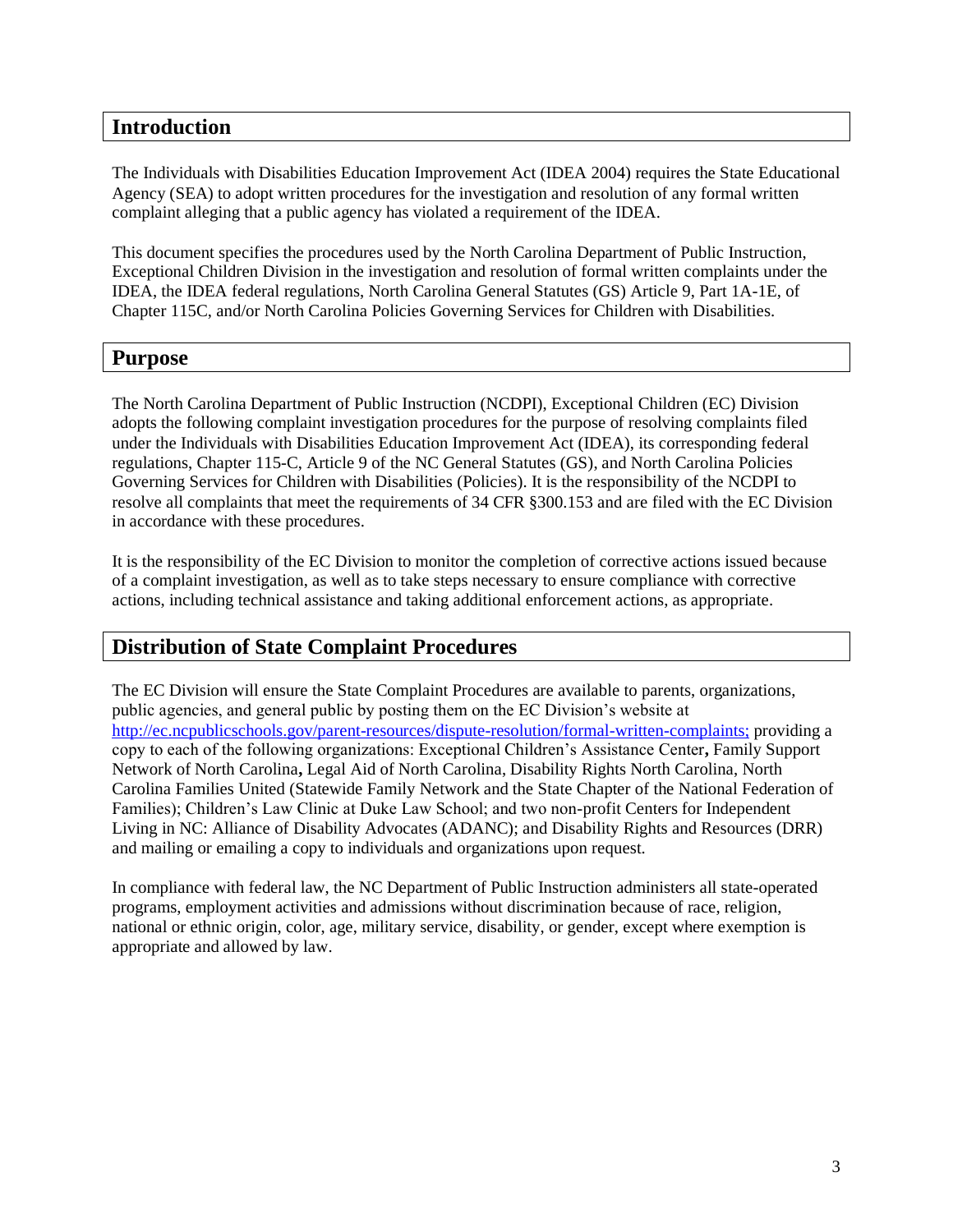# <span id="page-3-0"></span>**Authority**

The IDEA Federal Regulations 34 CFR §300.151 et seq. located at <http://idea.ed.gov/>

North Carolina Policies Governing Services for Children with Disabilities (Policies) <http://ec.ncpublicschools.gov/policies/nc-policies-governing-services-for-children-with-disabilities>

Article 9 of the NC General Statutes (GS) <http://www.ncga.state.nc.us/>

# <span id="page-3-1"></span>**Filing a State Complaint**

Any organization or individual, hereafter the "complainant(s)**,**" including those from outside the State of North Carolina, may file a complaint.

Public agency includes the SEA, Local Education Agency (LEA), including charter schools and Stateoperated Programs (SOPs) that are responsible for providing education to children with disabilities.

The complaint must allege a violation that occurred not more than one year prior to the date that the complaint is received. $<sup>1</sup>$ </sup>

A written, signed mediation agreement, resolution agreement**,** and due process hearing decisions, under this paragraph, are enforceable by the SEA through the State complaint process, in any State court of competent jurisdiction, or in a district court of the United States. [§ 300.537; §115C-109.4; and NC 1504- 1.7; 1504-1.11(d)(2); 1504-2.8]

# <span id="page-3-2"></span>Required Information

The complaint must include-

- A statement that a public agency has violated a requirement of Part B of the IDEA or the Part B regulations;
- The facts on which the statement is based; and
- The signature and contact information for the complainant (mailing address, telephone numbers, and email address); and

If the complaint alleges a violation with respect to a specific child, the complaint also must include:

- The name and address of the residence of the child:
- The name of the school the child is attending;
- The name of the school and/or LEA the student was attending if different at the time of the violation;
- In the case of a homeless child or youth, available contact information for the child and the name of the school the child is attending;
- A description of the nature of the problem regarding the child, including specific facts relating to the problem; and
- A proposed resolution of the problem to the extent known and available to the complainant at the time the complaint is filed.

<sup>&</sup>lt;sup>1</sup> The SEA *may* accept and resolve complaints regarding alleged continuous violations outside the one-year time limit when extraordinary circumstances exist.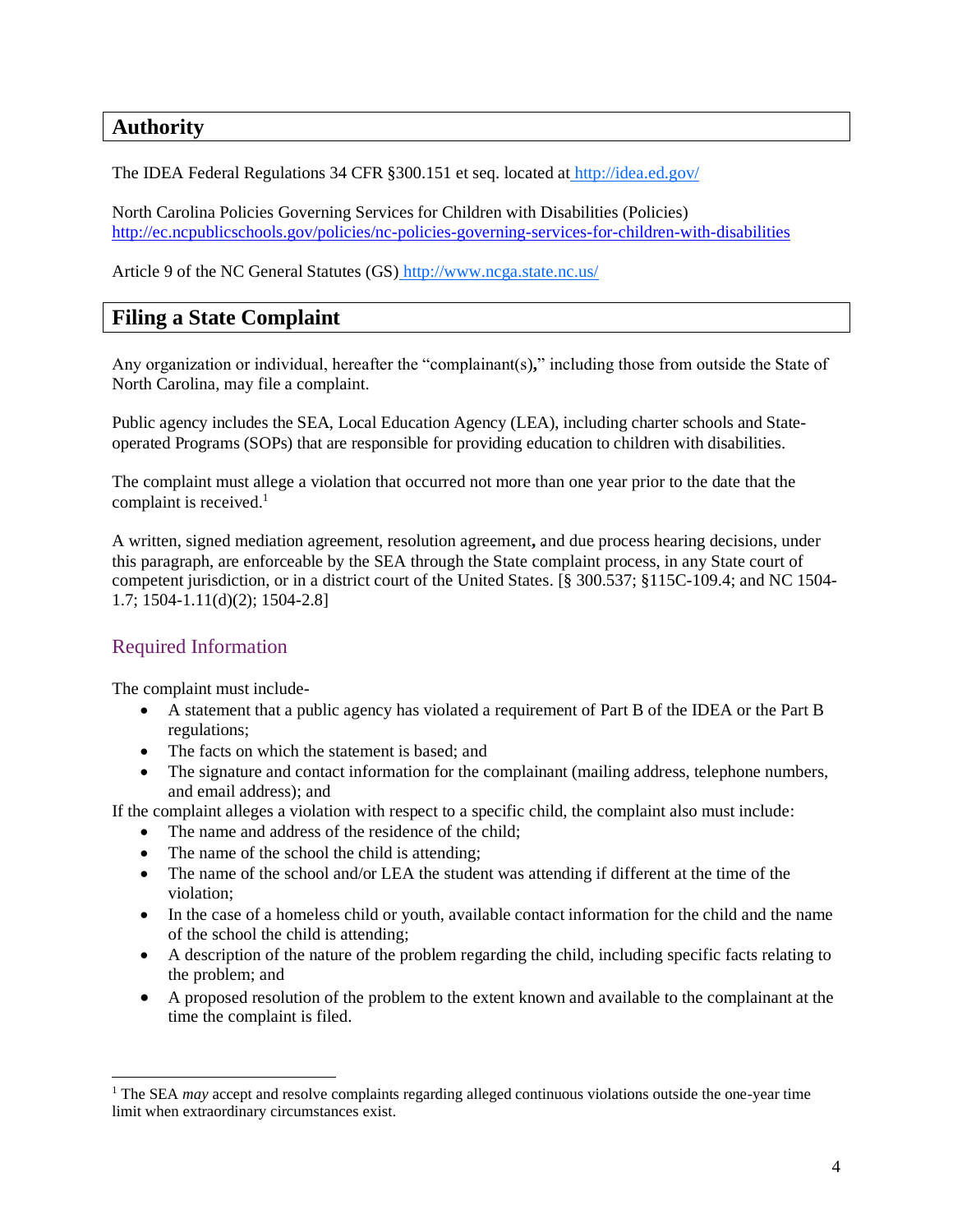The complainant *must* send a copy of the complaint to the Superintendent of the LEA or Head of School of the charter school serving the child at the same time the complainant files the complaint with the SEA.

The complainant may use the State Complaint Form, located in Appendix A of this document and on the EC Division website at [http://ec.ncpublicschools.gov/parent-resources/dispute-resolution/formal-written](http://ec.ncpublicschools.gov/parent-resources/dispute-resolution/formal-written-complaints)[complaints.](http://ec.ncpublicschools.gov/parent-resources/dispute-resolution/formal-written-complaints)

There is no requirement to use the model form; however, the written complaint must contain all the required information identified in the form and described on the previous page . A complaint that does not meet the content requirements described above may be dismissed for being insufficient, or the sixty (60) day timeline will not commence until the missing content is provided. This includes confirmation that a copy of the complaint has been sent to the Superintendent of the LEA or Head of School of the charter school.

If the *only* missing information in the complaint is the confirmation that a copy of the complaint has been sent to the public agency, as described above, the SEA will request that the complainant confirm that a copy of the complaint was sent to the public agency and will provide the LEA with a copy of the complaint and initiate the investigation.

A signed, written complaint may be submitted by:

|  | 1. Mailing to: | Director of Exceptional Children Division       |
|--|----------------|-------------------------------------------------|
|  |                | North Carolina Department of Public Instruction |
|  |                | 6356 Mail Service Center                        |
|  |                | Raleigh, NC 27699-6356                          |

- 2. Faxing to: (984) 235-2693
- 3. Emailing as a PDF file to: state ec complaints@dpi.nc.gov

# <span id="page-4-0"></span>Confidentiality

If the complaint is filed on behalf of an individual student and the complainant is not the student's parent (as defined by the IDEA), a written release of confidential information must be signed by the parent or the student (if rights have been transferred) and submitted to the investigator for the complainant to receive a copy of the letter of finding.

*The complainant should provide the contact information for the parent(s), i.e.*, *mailing address, telephone numbers, and email address.*

# <span id="page-4-1"></span>**Intake Process**

The complainant and the public agency shall be provided with written notification (intake letter) that:

- Acknowledges receipt of the complaint;
- Identifies the issue(s) subject to an investigation**;** 
	- o *An issue is a statement or statements containing sufficient factual detail (e.g., who, what, where, when, how), that a public agency has done something wrong, that if true, would be a violation of the IDEA or its implementing regulations*;
- Identifies any issue(s) not subject to an investigation and why**;**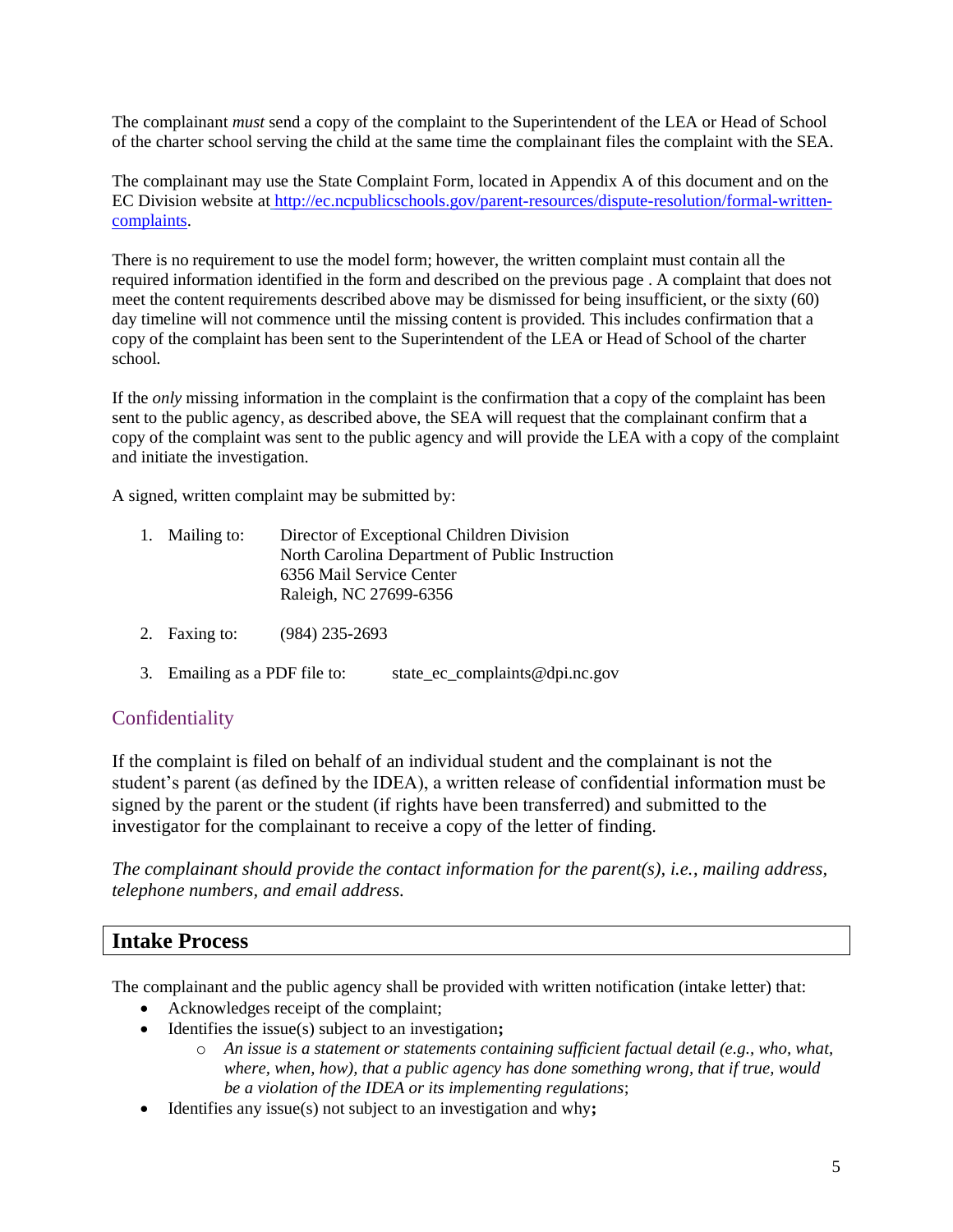- Identifies the EC Division investigator assigned to investigate the complaint**;**
- Notifies both parties of the 60-day timeline for investigating the complaint and issuing an investigation report**;**
	- o *The 60-day timeline begins on the business day the complaint is received;*
	- o *Business day is defined as Monday through Friday, 8:00am to 5:00pm. Before 8:00am or after 5:00pm Monday through Friday, State holidays, Saturdays, and Sundays are not considered business days. If received on a non-business day, the 60-day timeline will begin the next business day.*
- Encourages the parties to take steps to resolve the complaint as early as possible at the local level through informal means of dispute resolution**;**
- Advises the complainant and the public agency that the public agency has fifteen (15) calendar days after receiving the notice to develop and submit a proposal to resolve the complaint and for the complainant and public agency to engage in dispute resolution at the local level;
- Advises the complainant and the public agency of their right to request mediation**;**
- Includes, for the complainant, a statement of the complainant's right to submit additional information relevant to the identified issue(s)**,** and the most recent copy of or the link to the *Parents Rights and Responsibilities in Special Education: Notice of Procedural Safeguards*; and
- Includes, for the public agency, a notice to submit its written response<sup>2</sup> and requested documents within fifteen (15) calendar days of receiving the written notification. The documents and narrative must be received by the EC Division no later than the 15th calendar day.
	- o *34 CFR § 300.211 - Information for SEA: The LEA must provide the SEA with information necessary to enable the SEA to carry out its duties under Part B of the Act, including, with respect to 34 CFR §§ 300.157 and 300.160, information relating to the performance of children with disabilities participating in programs carried out under Part B of the Act.*

The public agency named in the complaint is encouraged to review the issue(s) raised with the appropriate school system personnel and provide a thorough written response to each issue that includes:

- The facts determined by the public agency;
- Any violation(s) identified, and a proposal of corrective action(s) and/or corrective actions already taken; and
- Actions proposed or taken to provide compensatory services for any loss of services to the individual student and any other students affected by the violation(s).

The SEA is responsible for reviewing all relevant information and making an independent determination as to whether the public agency has violated the IDEA. The investigation may include an onsite visit, staff and parent interviews, and review of electronic educational records.

# <span id="page-5-0"></span>State Complaints and Due Process Petitions

If a complaint is filed with the same alleged violations raised in a due process petition, the EC Division must set aside any part of the complaint that is being addressed in the due process hearing. The complaint timeline will stop. When the due process case is closed, the EC Division will review the outcome of the due process and either:

- close the complaint and notify the parties in writing; or
- proceed with the investigation and issue an investigation report (letter of finding).

 $2 A$  copy of the public agency's narrative response to the complaint is available upon request.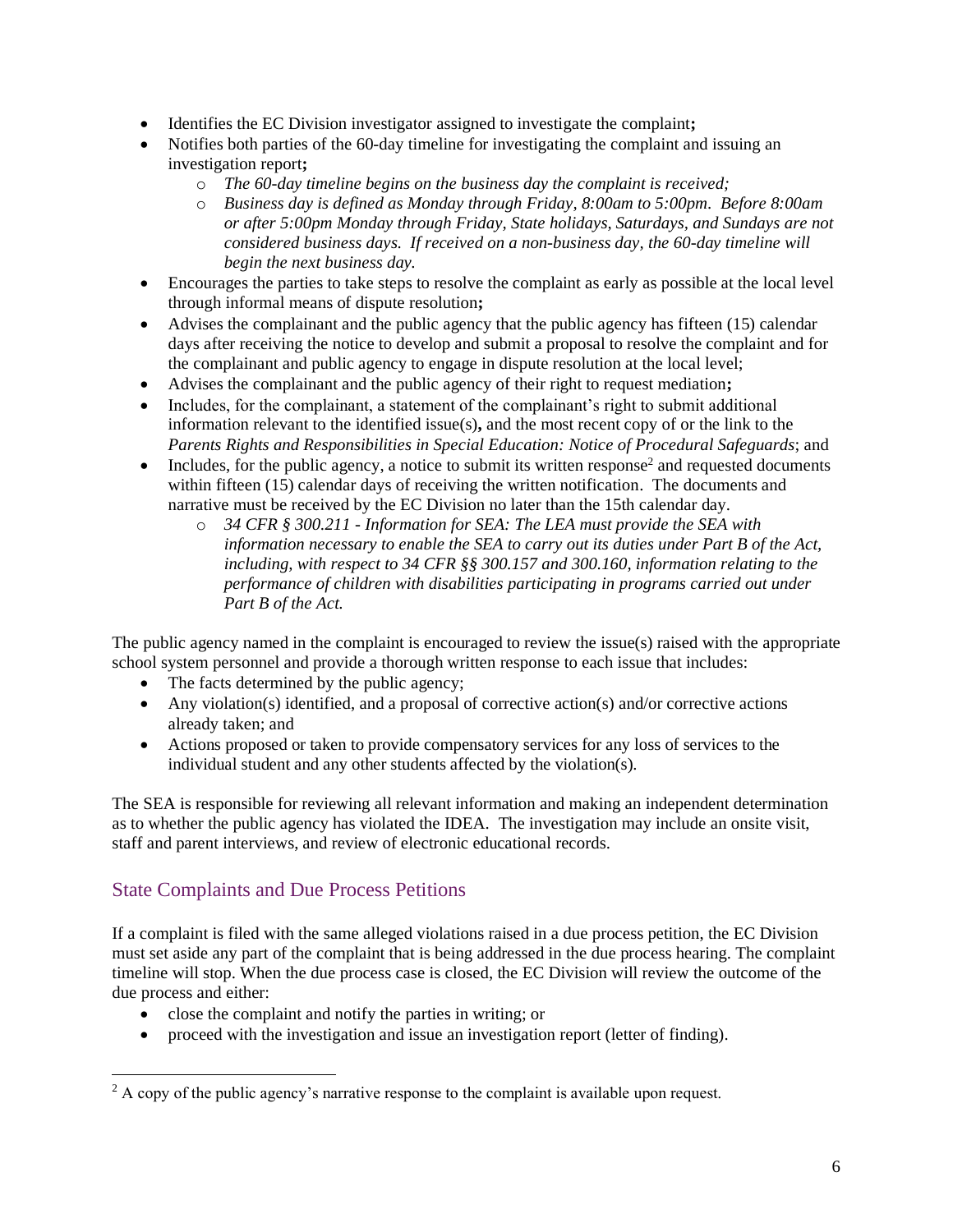The EC Division will notify the parties in writing of the decision to set aside allegations, and which allegations, if any, will be resolved through the complaint process.

Any alleged violation in the complaint that is not part of the due process petition will be resolved in accordance with the following complaint procedures and applicable timelines.

If an alleged violation is raised in a complaint that has previously been decided in a due process hearing involving the same parties, the hearing decision is binding on the parties, and the EC Division will inform the complainant and public agency to that effect.

# <span id="page-6-0"></span>Insufficient Complaints

If the complaint does not meet the required information outlined on page 4, including those that contain allegations outside of DPI's authority, such as promotion and retention, the EC Division shall provide the complainant and Superintendent or Head of School with written notification that the complaint has been determined insufficient and if applicable, the additional information needed for the complaint to meet the requirements in the IDEA.

# <span id="page-6-1"></span>**Systemic Complaints**

A systemic complaint is a complaint that alleges that a public agency has a policy, practice, or procedure that is applicable to a particular group or category, or similarly situated children. DPI is required to resolve any complaint that meets the requirements of NC 1501-10.3. Systemic complaints are expected to state the policy, practice, or procedure that constitutes the alleged violation and the facts upon which the alleged violation is based. A systemic complaint *must* contain sufficient facts to support the allegation.

If there are insufficient facts upon which to support the allegation, the complainant will be given an opportunity to provide additional information to substantiate the allegation. If the complainant does not provide the additional information within the allotted amount of time given by the complaint investigator, then the complaint will be found insufficient.

Unlike an individual complaint, no proposed resolution of the problem is required. However, it is recommended that the complainant state the proposed resolution to facilitate resolving the complaint.

If the systemic complaint identifies specific children as part of a class, category, or similarly situated children, the EC Division will review all relevant information regarding the named children. If no violations are found involving the named children, no further action is required to resolve the complaint. However, if the EC Division identifies violations for the named children, the resolution must involve all the other children who are part of the class, category, or similarly situated children. The public agency named in the complaint will be responsible for notifying the parents of named children of the resolution.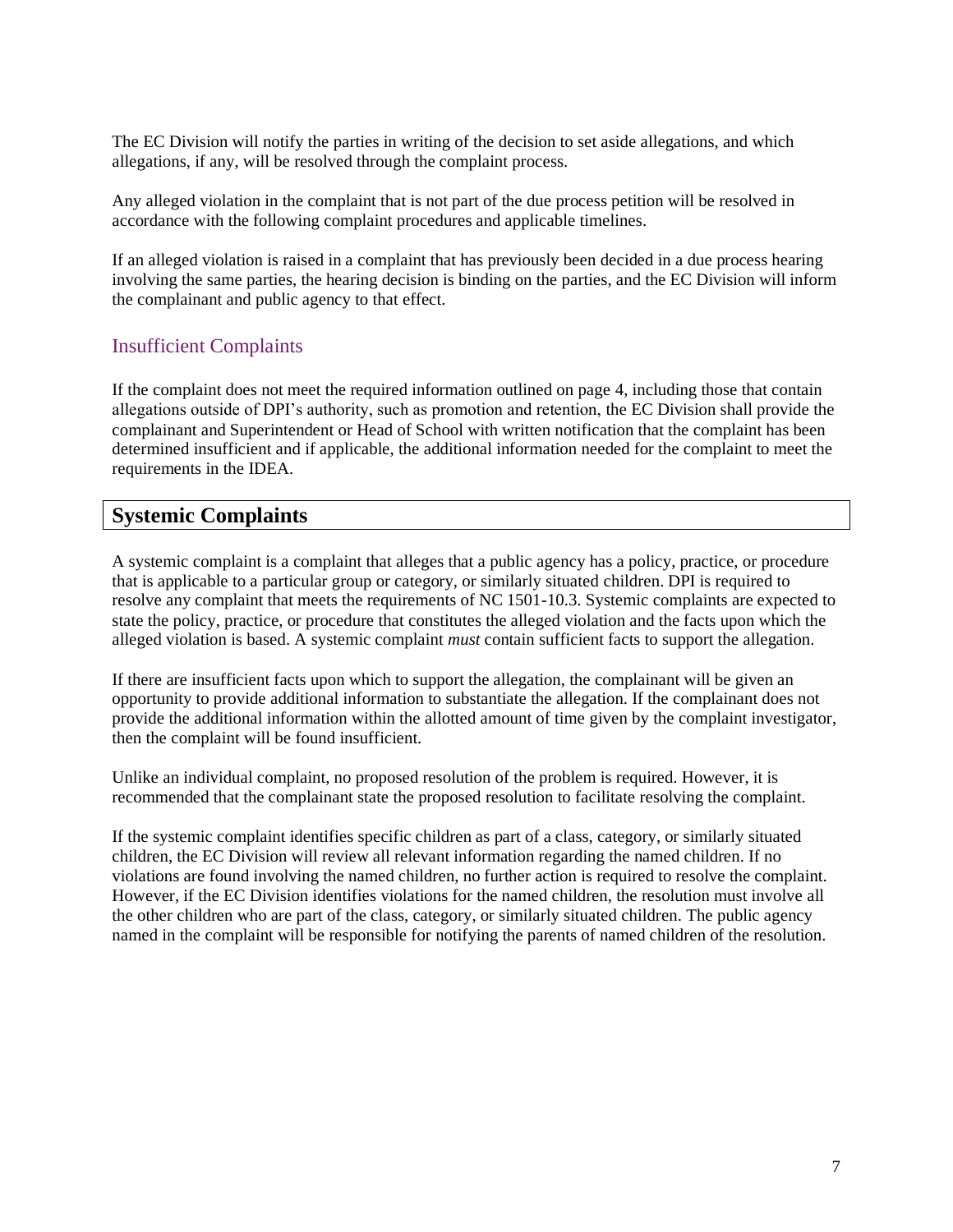# <span id="page-7-0"></span>**Early Dispute Resolution**

Upon receipt of a written request and agreement with both parties**,** the EC Division may grant a specific extension<sup>3</sup> of the sixty (60) calendar day timeline if the parties are actively involved in the early resolution process.

| <b>Early Dispute Resolution Mechanisms<sup>4</sup></b> |                                               |
|--------------------------------------------------------|-----------------------------------------------|
| <b>Informal</b>                                        | <b>Formal</b>                                 |
| <b>State Complaint Problem-Solving Meeting</b>         | <b>Mediation</b>                              |
| Informal dispute resolution mechanisms are             | Formal dispute resolution provides the        |
| opportunities for the local education agency and       | parties an opportunity to resolve issues with |
| complainant to discuss concerns and develop a          | the assistance of a trained mediator.         |
| problem-solving agreement.                             |                                               |
| <b>Key Features:</b>                                   | <b>Key Features:</b>                          |
| Early dispute resolution meetings do not necessarily   | Mediation is a voluntary process; therefore,  |
| require involvement of the IEP Team. However, early    | both parties must agree to participate.       |
| state complaint problem-solving may require the IEP    | Mediation typically occurs with key           |
| to meet and review and revise the student's IEP once   | members of the local education agency and     |
| the dispute has been resolved.                         | the complainant.                              |
|                                                        | While not required, the parties may choose    |
|                                                        | to have legal representation during           |
|                                                        | mediation.                                    |

# <span id="page-7-1"></span>**State Complaint Withdrawal Process**

If a complainant decides to withdraw the complaint, the request to withdraw must be put in writing and submitted to the EC Division. The complainant may mail or email the withdrawal request to the EC Director and complaint investigator, or to the state complaint email address located on page 5.

If the parties resolve a dispute through the mediation process, the parties must execute a legally binding written agreement that sets forth that resolution and states that all discussions that occurred during the mediation process will remain confidential and may not be used as evidence in any subsequent due process hearing or civil proceeding. In order for the agreement to be legally binding, it must be in writing. The agreement must be signed by both the parent and a representative of the public agency who has the authority to bind the agency. 34 CFR §300.506(b)(6). If the parent decides to withdraw the complaint as part of the mediation agreement, the mediation results form must indicate the parent's decision to withdraw the complaint.

Once the written request to withdraw or the mediation results form (indicating the parent's decision to withdraw the complaint) is received, the EC Division will close the complaint and provide a withdrawal letter to the parties.

<sup>3</sup> 34 CFR 300.151.(b)(1)(ii) allows an extension of the 60-day timeline if the parties are involved in alternative dispute resolution options, including mediation, if the complainant and public agency agree in writing.

<sup>4</sup> The public agency must inform the investigator regarding the timing and status of all dispute resolution processes.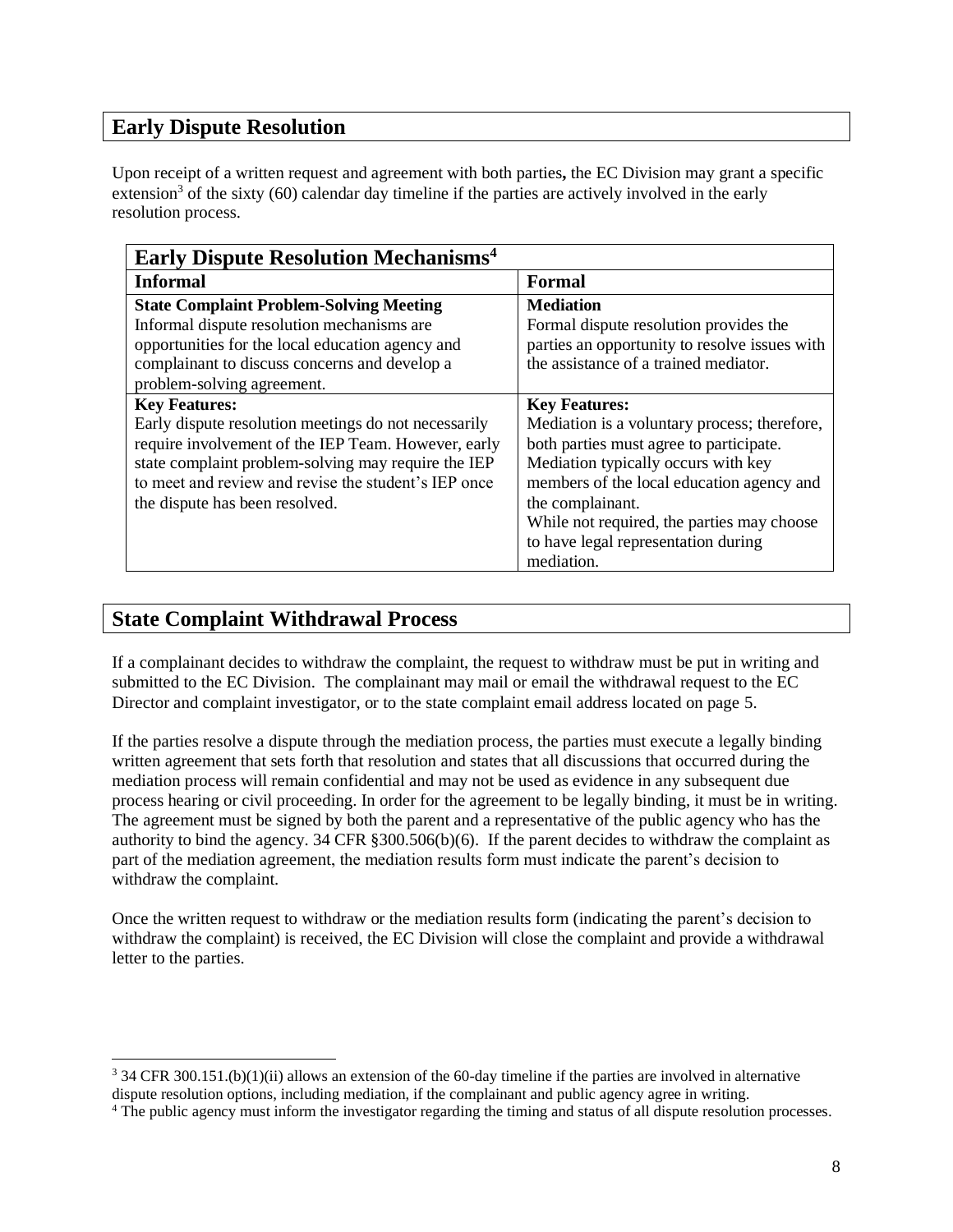# <span id="page-8-0"></span>**Investigation Process**

The investigator will conduct an independent review of all relevant information and documents provided by the complainant and the public agency. During the investigation, the investigator may request additional documentation, conduct individual interviews, and/or conduct an on-site visit.

Upon identifying any ancillary issue(s) during the investigation, the investigator shall notify either the EC Director/Coordinator and/or an EC Division consultant. The ancillary issue(s) shall be addressed through a monitoring process, a technical assistance activity, or be added to the complaint investigation and letter of findings. If the ancillary issue is added to the complaint, the complaint investigator will notify both parties in writing and each will have an opportunity to provide additional documentation within the time frame established by the investigator.

The sixty (60) day timeline may be extended only if exceptional circumstances exist with respect to a particular complaint or the complainant and the public agency involved agree to extend the time to engage in mediation or other alternative means of dispute resolution. If an extension is necessary, the complainant and public agency shall be notified, in writing, by the EC Division.

# <span id="page-8-1"></span>Investigation Report

The investigation report, also known as a Letter of Finding (LOF), shall include:

- A statement of the issue(s) investigated; and
- Findings of fact, applicable federal and state laws, regulations, and/or policies, and conclusion for each issue investigated, including a statement of whether a violation of federal and state laws, regulations, and policies occurred, and the reasons for the conclusion.

If the public agency is found to be **compliant** with the applicable federal and state laws, regulations, and/or policies, the complaint file will be closed.

If the public agency is found to be **noncompliant**, the report shall include a corrective action plan that the public agency must implement to address the findings of noncompliance, including, but not limited to:

- Remediation for the denial of any services, including as appropriate, the awarding of monetary reimbursement or other corrective action appropriate to the needs of the student;
- Appropriate future provision of services for all students with disabilities impacted;
- Timelines for completing corrective actions;
- Documentation required for verifying the completion of the corrective action; and
- An EC Division contact person for technical assistance in completing the corrective actions.

The NCDPI EC Division will issue the investigation report (letter of finding) to the complainant and the superintendent or lead administrator of the public agency within sixty (60) days of the date the complaint was filed with the EC Division.

# <span id="page-8-2"></span>Corrective Action Plan

The public agency must report completion of the corrective action(s) to the complaint investigator by the date(s) set forth in the Corrective Action Plan (CAP). The date(s) may be extended at the discretion of the EC Division, but shall not exceed one (1) year from the issuance of the investigation report. On a case-bycase basis, circumstances may warrant: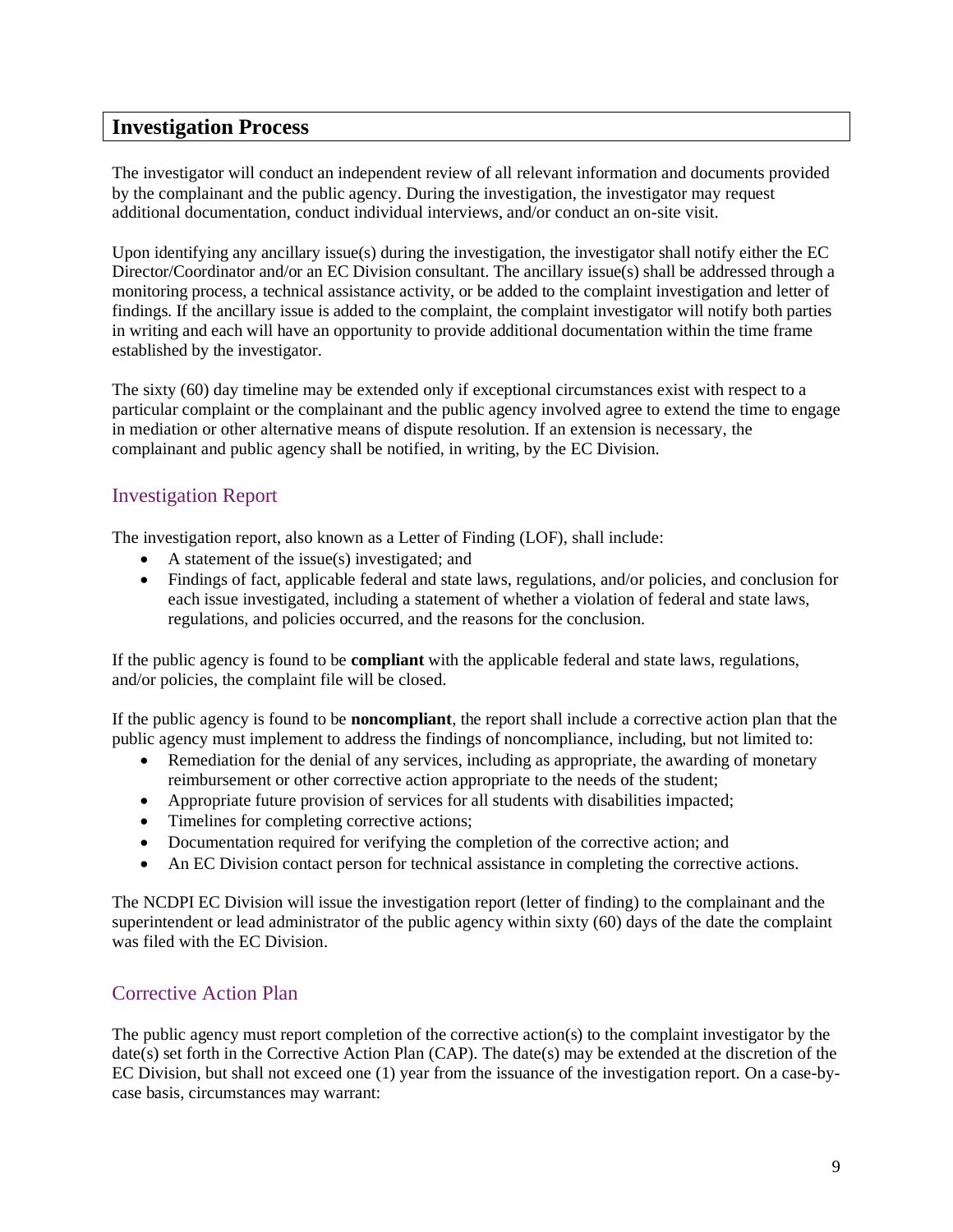- Issuing corrective action beyond the one-year period; and/or
- Extending the time periods identified in corrective action due to a change in circumstances or for good cause, as determined by the complaint investigator.

Noncompliance concerning a child-specific requirement for corrective action may be amended, at the discretion of the complaint investigator for good cause. For example, when a child is no longer within the jurisdiction of the public agency, certain actions may not be feasible to implement, and/or may be inappropriate.

If the corrective action plan is amended, the complaint investigator or corrective action coordinator will inform the complainant and the LEA, in writing, including the specific revisions, e.g., revised due dates. Following confirmation that any corrective actions requiring individual services for the student have been implemented, a letter closing the case will be sent to the superintendent (or lead administrator of the public agency**)** and the complainant, and a copy will be sent to the EC Director/Coordinator. If the required corrective actions and/or supporting documentation have not been received by the EC Division by the final due date, the continued non-compliance may result in one or more of the following actions being taken:

- Additional corrective action(s) assigned;
- Recommendation for targeted monitoring;
- Removal of the student(s) from the public agency's current headcount;
- Withholding of additional federal and/or state funding; and/or
- Other sanctions, as appropriate.

To ensure corrective action and pursuant to its general supervisory responsibilities in 34 CFR §§300.149 and 300.600, the SEA must inform the public agency that is involved in the complaint of any findings of noncompliance and the required corrective action and ensure that the corrective action is completed as soon as possible and within the timeframe specified in the SEA's written decision, and in no case later than one year of the State's identification of the noncompliance. [ $34$  CFR  $$300.600(e)$ ].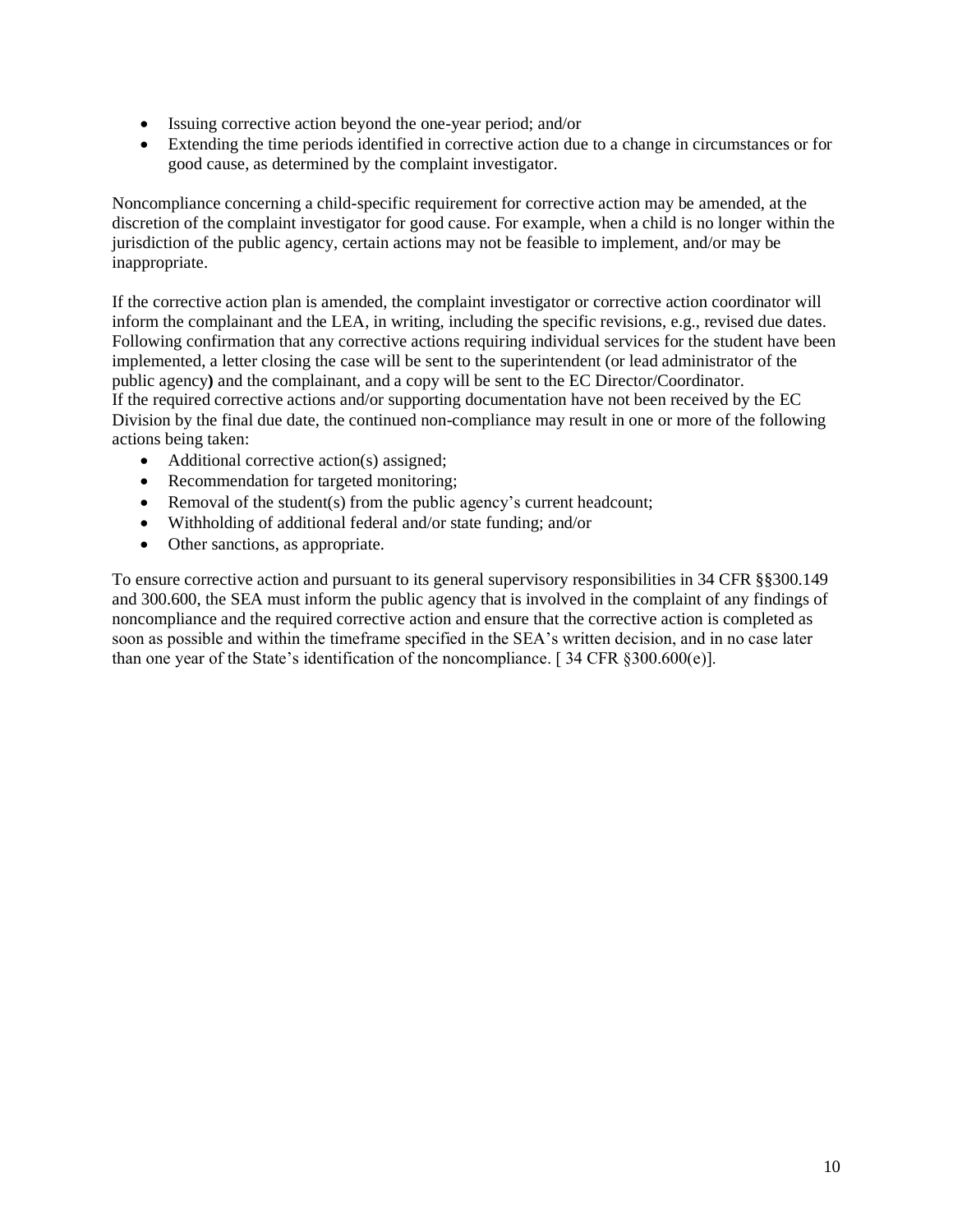# <span id="page-10-0"></span>**Appendix A: State Complaint Form**

This form is designed to provide the NCDPI EC Division with the required information to accurately process your complaint. Information with an asterisk(\*) is required; however, use of this form is optional.

**SECTION ONE: Complainant** (the person filing the complaint), **Student, and Public Agency**  (public school system, charter school, or state operated program) **Information\***

#### **Complainant Information\***

| Name                                                                                                                                                                                                                                                  |  |  |       | <b>Relationship to Student</b> |  |  |
|-------------------------------------------------------------------------------------------------------------------------------------------------------------------------------------------------------------------------------------------------------|--|--|-------|--------------------------------|--|--|
| Address                                                                                                                                                                                                                                               |  |  |       |                                |  |  |
| Email                                                                                                                                                                                                                                                 |  |  |       | <b>Phone Number</b>            |  |  |
| Check box if you agree to receive correspondence related to this complaint from NC DPI via<br>confidential email (optional).                                                                                                                          |  |  |       |                                |  |  |
| If you are a third-party complainant, check the box if a signed consent form from the parent and/or<br>student is attached. A signed consent form is needed to exchange information, including the final<br>report, with the third-party complainant. |  |  |       |                                |  |  |
| <b>Student Information*</b>                                                                                                                                                                                                                           |  |  |       |                                |  |  |
| Name                                                                                                                                                                                                                                                  |  |  |       | Date of Birth                  |  |  |
| Disability                                                                                                                                                                                                                                            |  |  | Grade |                                |  |  |
| Address: (if different from Complainant) In case of homeless youth, provide contact information.                                                                                                                                                      |  |  |       |                                |  |  |
|                                                                                                                                                                                                                                                       |  |  |       |                                |  |  |
| <b>Public Agency:</b> The alleged violation(s) are against $-$ *                                                                                                                                                                                      |  |  |       |                                |  |  |
| Name of Public Agency                                                                                                                                                                                                                                 |  |  |       |                                |  |  |
| Name of School<br>(Location of alleged violation)<br>Name of School the student is                                                                                                                                                                    |  |  |       |                                |  |  |

attending, *if different from above*

Check box if the student is not currently enrolled in the named Public Agency *(optional)*  $\Box$ 

### **SECTION TWO: Statement of Alleged Violation(s) and Supporting Facts\***

You do not need to know the specific statute or policy that may have been violated; however, you must explain what you believe the school has done or has failed to do that is in violation of IDEA and NC *Policies*. For example, "The teachers are not following my child's IEP." If there is more than one alleged violation, use the additional page(s) to indicate the other alleged violation(s) and supporting facts.

| Alleged Violation #1 $*$                 |  |
|------------------------------------------|--|
| Date or Time Period of Alleged Violation |  |
| Supporting Facts* (see page 2)           |  |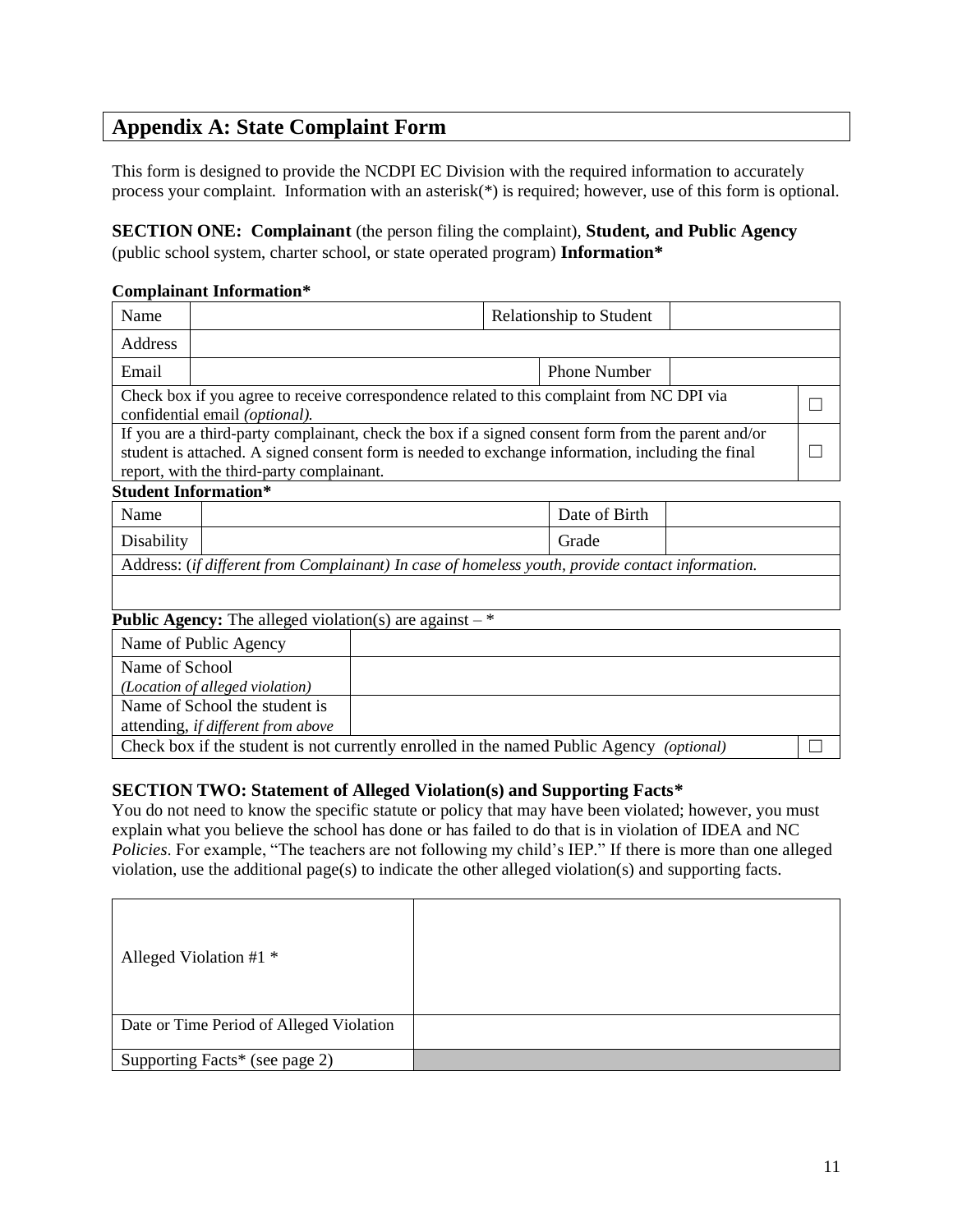**Supporting Facts: Provide details about the alleged violation.** 

| Check the box if there are additional alleged violations attached ( <i>optional</i> ). |  |
|----------------------------------------------------------------------------------------|--|
| Check the box if additional documentation is attached ( <i>optional</i> ).             |  |

**SECTION THREE: Proposed Solution\*** *(if known)*

What is your proposed solution to the alleged violations?

### **SECTION FOUR: Signature, Date, and Confirmation\***

Please sign, date, and confirm that a copy of the state complaint has been provided to the Superintendent or School Administrator of the Public Agency in which the allegations occurred in the boxes below. Please ensure you have included all required information(\*) before submitting to NCDPI and the Public Agency.

| Complainant's<br>Signature*                                                               |  | Date* |  |
|-------------------------------------------------------------------------------------------|--|-------|--|
| I confirm that a copy of the state complaint was provided to the Superintendent or School |  |       |  |
| Administrator for the Public Agency in which the alleged violations occurred.             |  |       |  |
| Initial the box to the right.*                                                            |  |       |  |

### **SECTION FIVE: Submission of Complaint\***

Send the finalized complaint form to the NC DPI EC Director by postal mail, fax and/or email:

| Mailing Address: | Sherry H. Thomas, Director<br><b>NCDPI</b> Exceptional Children<br>6356 Mail Service Center<br>Raleigh, NC 27699-6536 |
|------------------|-----------------------------------------------------------------------------------------------------------------------|
| Fax Number:      | $(984)$ 236-2693                                                                                                      |
| Email Address:   | state ec complaints @ dpi.nc.gov                                                                                      |

| <b>FOR NC DPI USE ONLY</b> |                     |                      |                         |
|----------------------------|---------------------|----------------------|-------------------------|
| <b>Complaint Number</b>    | <b>DRC</b> Assigned | <b>Date Received</b> | <b>Final Report Due</b> |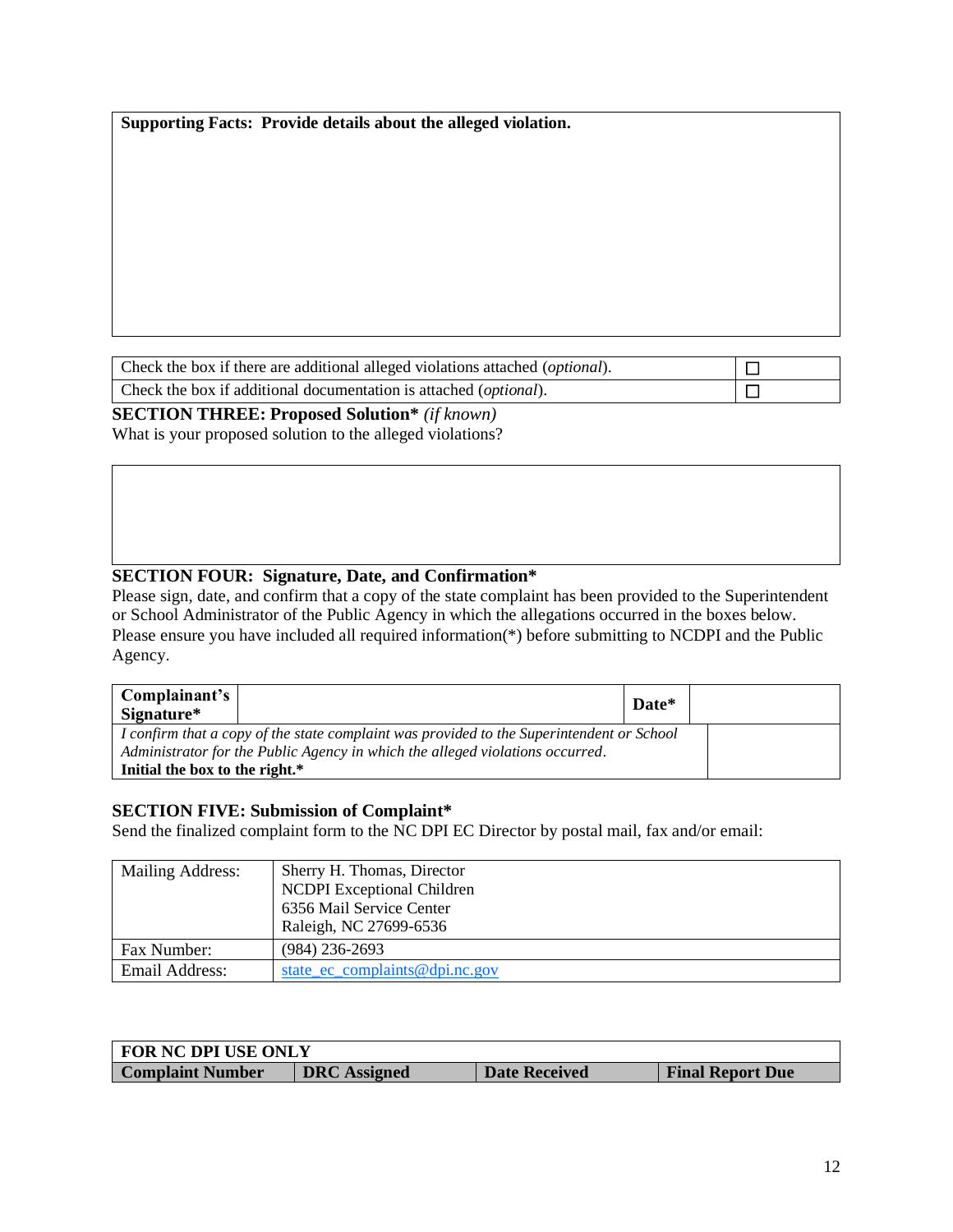# **Statement of additional alleged violations and supporting facts, if any:**

| Alleged Violation #2                     |  |
|------------------------------------------|--|
| Date or Time Period of Alleged Violation |  |

**Supporting Facts: Provide details about the alleged violation.** 

| Alleged Violation #3                     |  |
|------------------------------------------|--|
| Date or Time Period of Alleged Violation |  |

**Supporting Facts: Provide details about the alleged violation.**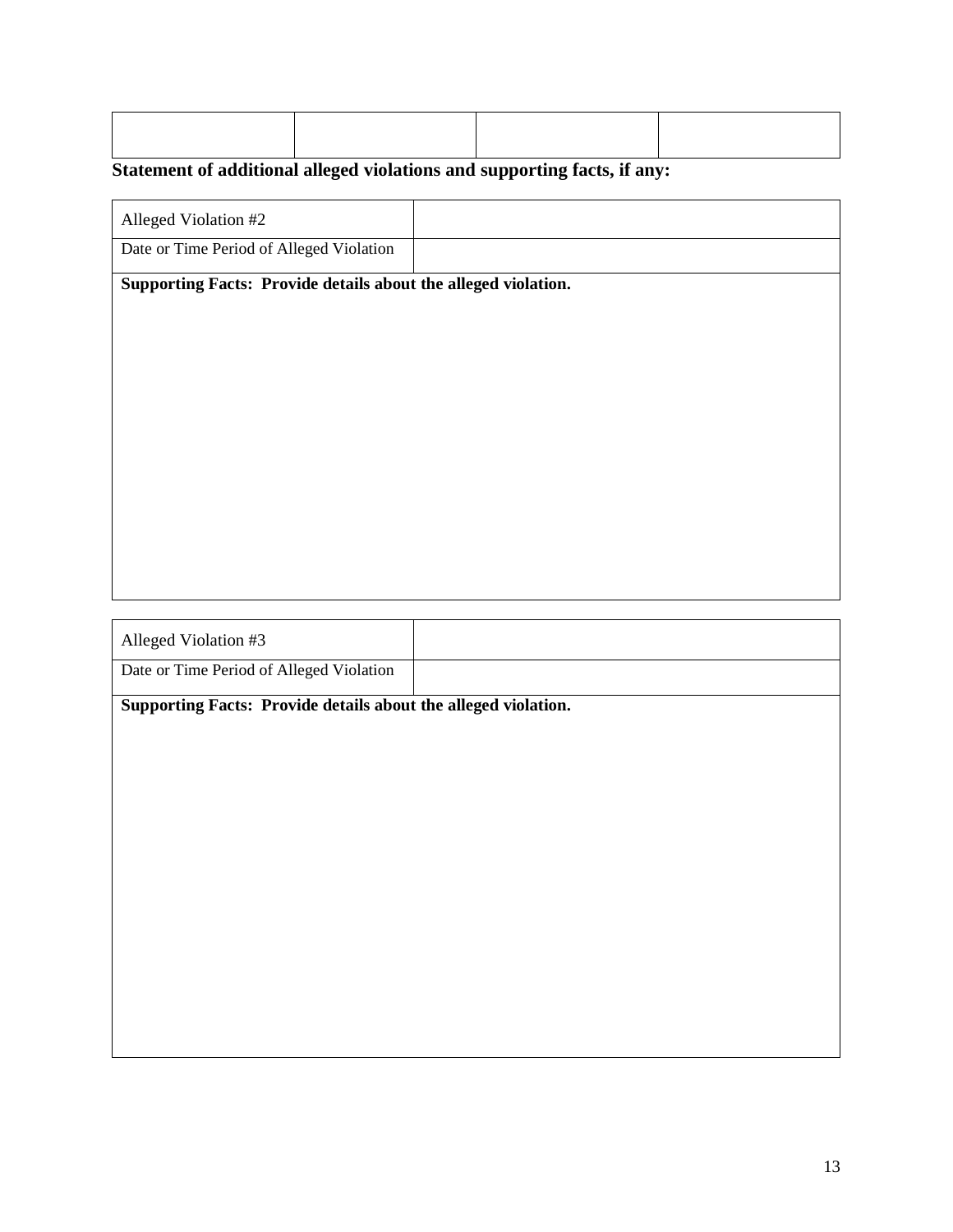# <span id="page-13-0"></span>**Appendix B: State Complaint Problem-Solving Agreement** OPTIONAL

# **State Complaint Problem-Solving Agreement**

State Complaint Number: \_\_\_\_\_\_\_\_\_\_\_\_\_\_\_

| Alleged Violation/Issue #1        |                                                                 |                                                                                          |      |
|-----------------------------------|-----------------------------------------------------------------|------------------------------------------------------------------------------------------|------|
|                                   |                                                                 |                                                                                          |      |
| Description of Outcome – Issue #1 |                                                                 |                                                                                          |      |
|                                   |                                                                 |                                                                                          |      |
| Resolved<br>Not Resolved          |                                                                 |                                                                                          |      |
| Alleged Violation/Issue #2        |                                                                 |                                                                                          |      |
|                                   |                                                                 |                                                                                          |      |
| Description of Outcome– Issue #2  |                                                                 |                                                                                          |      |
|                                   |                                                                 |                                                                                          |      |
| Not Resolved<br>Resolved          |                                                                 |                                                                                          |      |
| been resolved.                    | The complainant agrees to withdraw the state complaint.         | The parties agree that all alleged violations/issues raised in the state complaint have  |      |
| have been resolved.               | The complainant does not agree to withdraw the state complaint. | The parties do not agree that all alleged violation/issues raised in the state complaint |      |
| Signatures:                       |                                                                 |                                                                                          |      |
| Parent                            |                                                                 |                                                                                          | Date |
| Parent                            |                                                                 |                                                                                          | Date |
| <b>LEA</b> Representative         |                                                                 |                                                                                          | Date |

Date

Date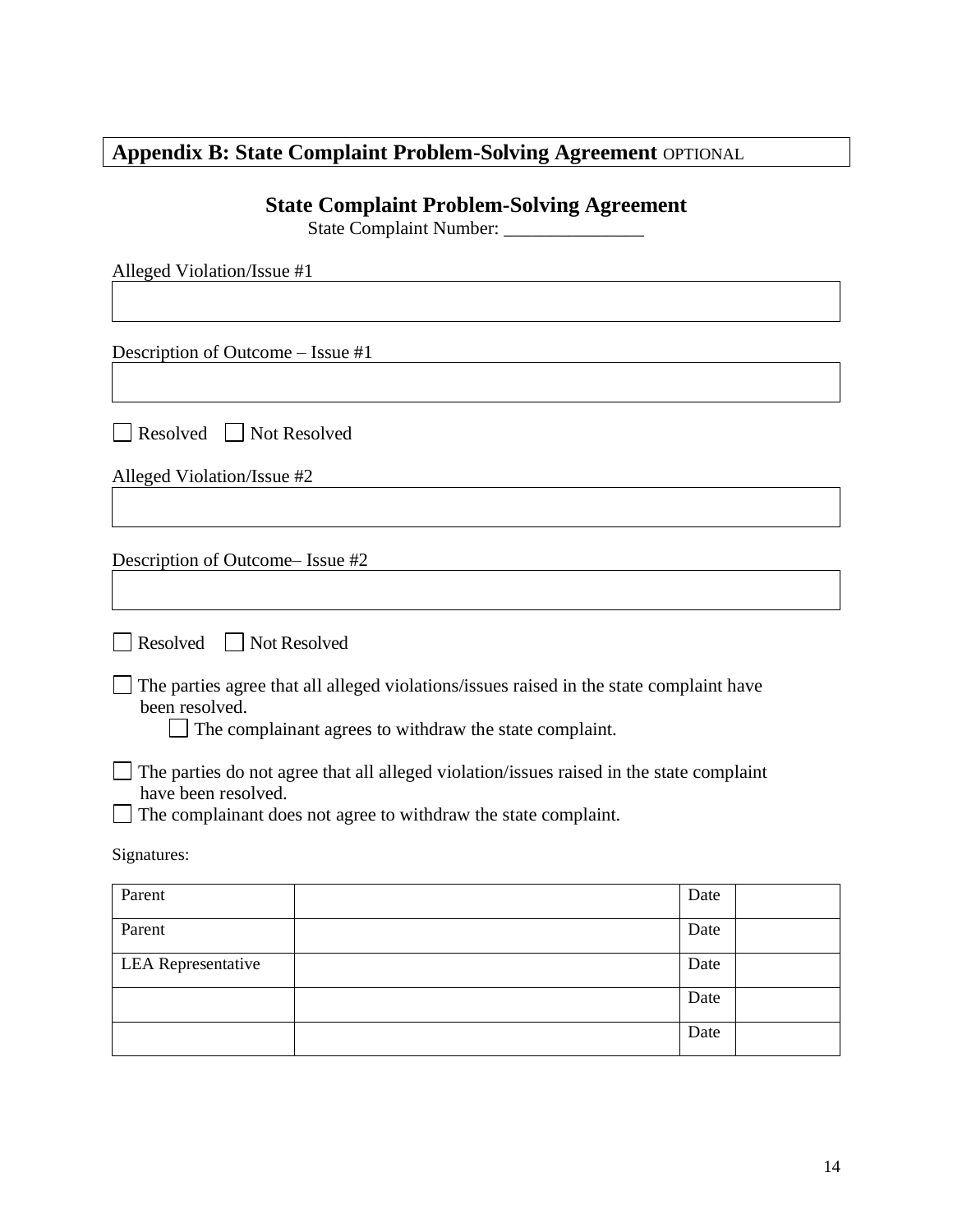# <span id="page-14-0"></span>**Appendix C: Mediation Request Form**

# Student Information

| Name:          | Area(s) of Eligibility:       |  |
|----------------|-------------------------------|--|
| Date of Birth: | School:                       |  |
| Grade:         | <b>Local Education Agency</b> |  |
|                | (LEA):                        |  |

# Background Information

*Please provide the requested information. Enter "N/A" (Not Applicable) where appropriate.*

| Nature of the dispute:                                                             |
|------------------------------------------------------------------------------------|
|                                                                                    |
|                                                                                    |
|                                                                                    |
|                                                                                    |
|                                                                                    |
|                                                                                    |
|                                                                                    |
|                                                                                    |
|                                                                                    |
|                                                                                    |
|                                                                                    |
|                                                                                    |
|                                                                                    |
|                                                                                    |
|                                                                                    |
|                                                                                    |
|                                                                                    |
|                                                                                    |
|                                                                                    |
|                                                                                    |
|                                                                                    |
|                                                                                    |
|                                                                                    |
|                                                                                    |
| For parent, adult student or interested party:                                     |
|                                                                                    |
| Did you notify the LEA of this request for mediation? • Yes • No                   |
|                                                                                    |
| How was the person notified?                                                       |
| <b>For Local Education Agency (LEA):</b>                                           |
| Did you notify the parent or other party of this request for mediation? • Yes • No |
| How was the person notified?                                                       |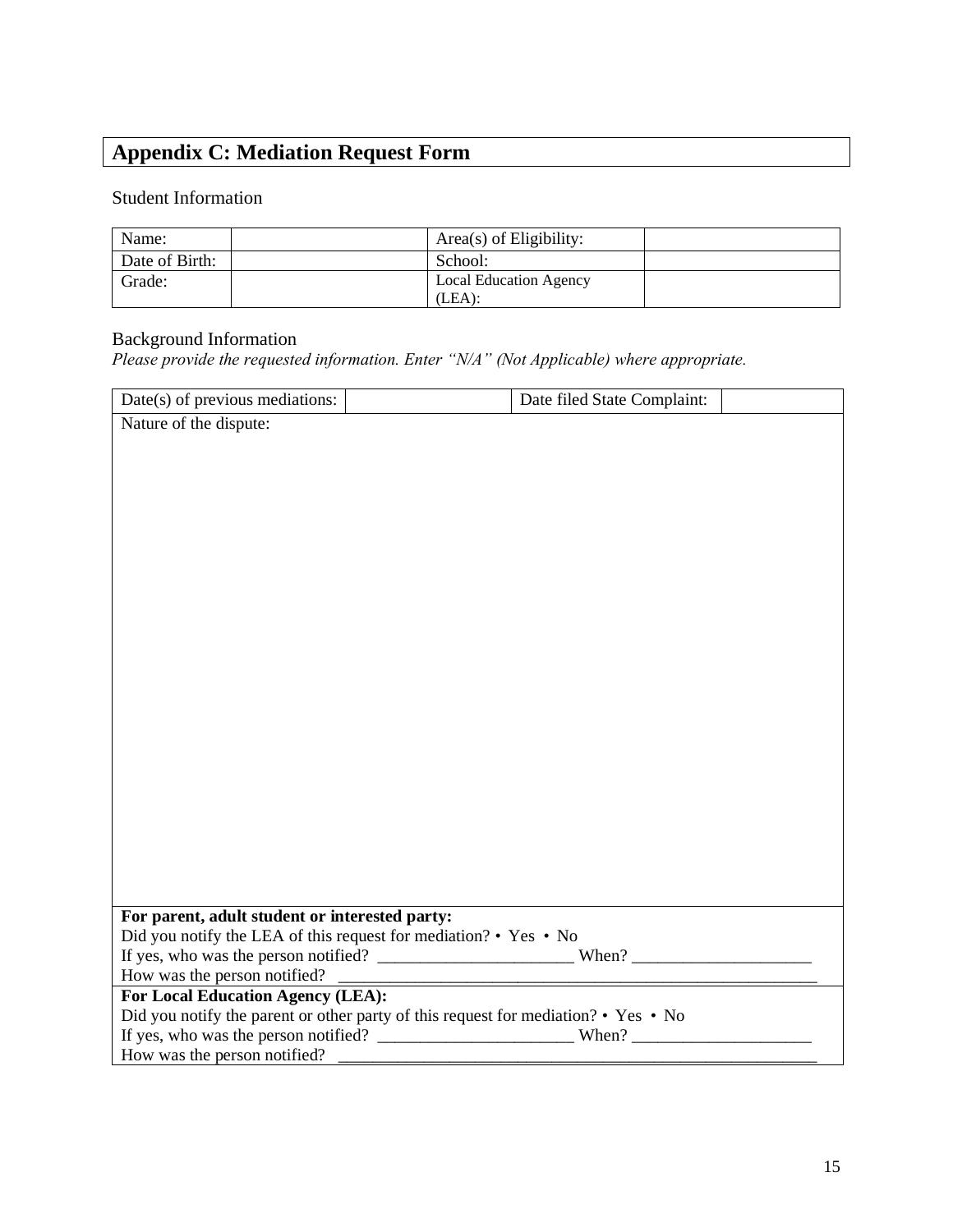# <span id="page-15-0"></span>**Appendix D : Due Process Petition**

### Due Process Petition

*Complete this section only if Due Process has been requested.*

| Case Number:                                                                                                                                                                                                                                                                                        |  | Date of expedited hearing request: |  |
|-----------------------------------------------------------------------------------------------------------------------------------------------------------------------------------------------------------------------------------------------------------------------------------------------------|--|------------------------------------|--|
| Date of Due Process request:                                                                                                                                                                                                                                                                        |  |                                    |  |
| Regulations permit both the parent and LEA to agree that mediation will be used instead of a<br>resolution session or may be the outcome of the resolution session. Please initial below if both parties<br>agree to mediation. **The Resolution Meeting Form must be included with this request.** |  |                                    |  |
| Parent (initials):                                                                                                                                                                                                                                                                                  |  | LEA Representative (initials):     |  |

### Contact Information

*Must include names and contact information for both parties. Missing information may delay the process.*

| <b>LEA Representative</b>                | <b>Parent/Guardian</b>                      |  |
|------------------------------------------|---------------------------------------------|--|
| Name:                                    | Name:                                       |  |
| Mailing Address:                         | <b>Mailing Address:</b>                     |  |
| Phone Number:                            | Phone Number:                               |  |
| Email Address:                           | Email Address:                              |  |
| <b>Attorney for LEA</b> , if applicable: | <b>Attorney for Parent</b> , if applicable: |  |
| Name:                                    | Name:                                       |  |
| Mailing Address:                         | Mailing Address:                            |  |
| Phone Number:                            | Phone Number:                               |  |
| <b>Email Address:</b>                    | Email Address:                              |  |

Support Needs *Please describe below.*

| $T_{\rm{randation}}$ |  |
|----------------------|--|
| Interpreter          |  |
| Accessibility        |  |

### Submission Information

Name of individual completing this request form:

| - |  |  |
|---|--|--|

### **This form must be completed and sent to:**

NCDPI – EC Division Attn.: Mediation Coordinator [mediation@dpi.nc.gov](mailto:mediation@dpi.nc.gov) Fax: (984) 236-2693